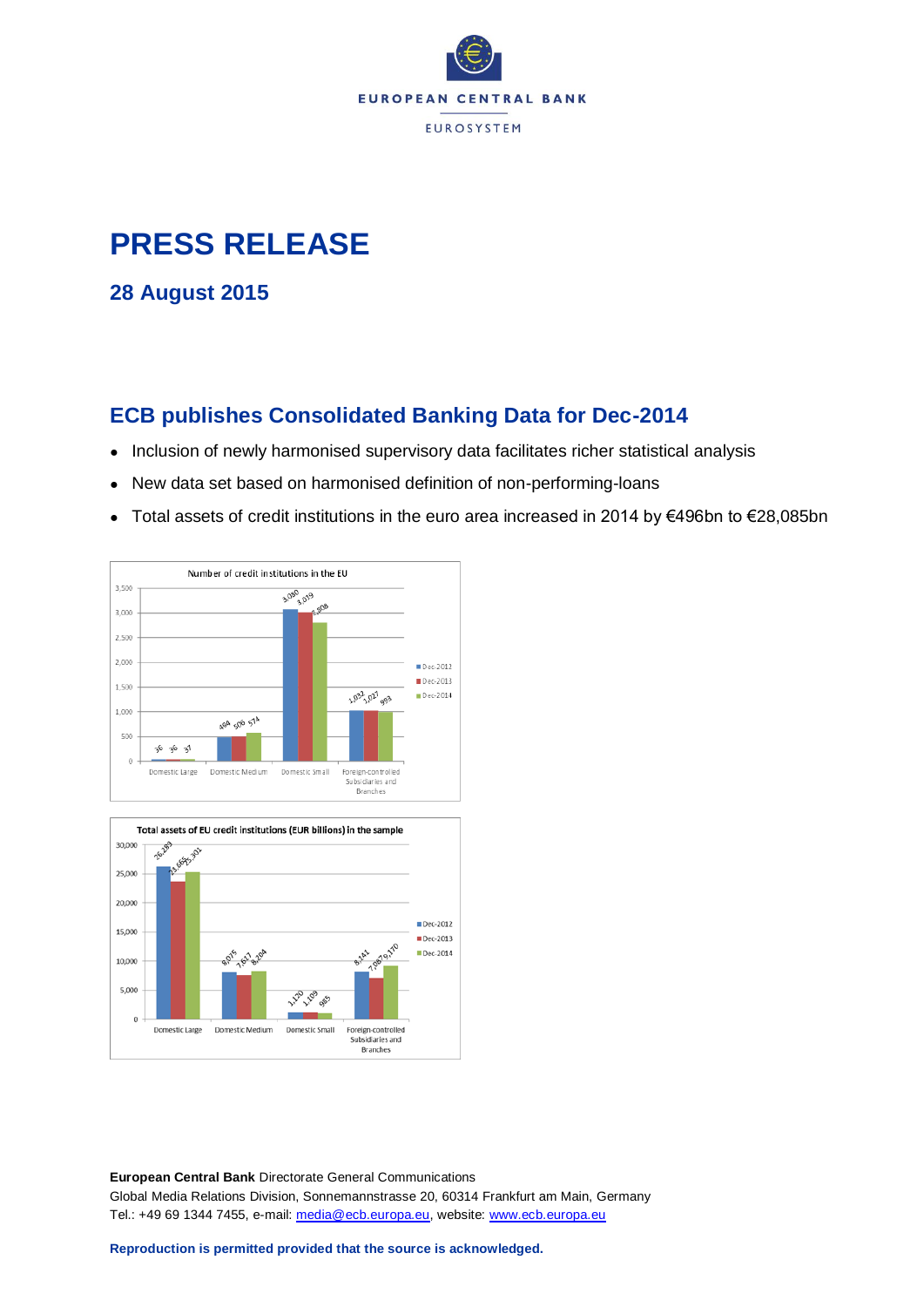

The European Central Bank (ECB) has published the December-2014 Consolidated Banking Data (CBD), a data set of the EU banking system on a consolidated basis. In comparison to the previous releases, the Consolidated Banking Data published today are significantly enhanced, drawing on the substantial increase in the availability and extent of harmonised supervisory data from across the EU. This has been possible due to the entry into force of the European Banking Authority's Implementing Technical Standards on Supervisory Reporting (ITS). In particular, the indicators on asset quality have largely been replaced by new data based on a harmonised definition of non-performing loans as well as key items on forbearance. New statistics are also provided to measure liquidity, funding and encumbered assets.

The Consolidated Banking Data include statistics on individual EU Member States and on the European Union and Euro Area as a whole. The data refer to 440 banking groups together with 3,972 stand-alone credit institutions, and include data for 993 foreign-controlled branches and subsidiaries operating in the EU, covering nearly 100% of the EU banking sector balance sheet. This data set includes an extensive range of indicators on profitability and efficiency, balance sheets, liquidity and funding, asset encumbrance, non-performing loans developments and capital adequacy and solvency.

The previous CBD framework and data points already provided a comprehensive set of data and the continuity of key items and indicators has been ensured to the extent possible.

Disclosed aggregates and indicators are published for the full sample of the banking industry, which comprises reporters (data sources) applying IFRS and the EBA ITS on supervisory reporting (IFRS-FINREP), reporters applying national accounting standards and the EBA ITS (GAAP-FINREP) and reporters not applying the EBA ITS at all (Non-FINREP"). Aggregates and indicators are published also for FINREP (IFRS-FINREP and GAAP-FINREP reporters) or IFRS-FINREP reporters, based on the availability of the underlying items.

**European Central Bank** Directorate General Communications Global Media Relations Division, Sonnemannstrasse 20, 60314 Frankfurt am Main, Germany Tel.: +49 69 1344 7455, e-mail: [media@ecb.europa.eu,](mailto:media@ecb.europa.eu) website: [www.ecb.europa.eu](http://www.ecb.europa.eu/)

**Reproduction is permitted provided that the source is acknowledged.**